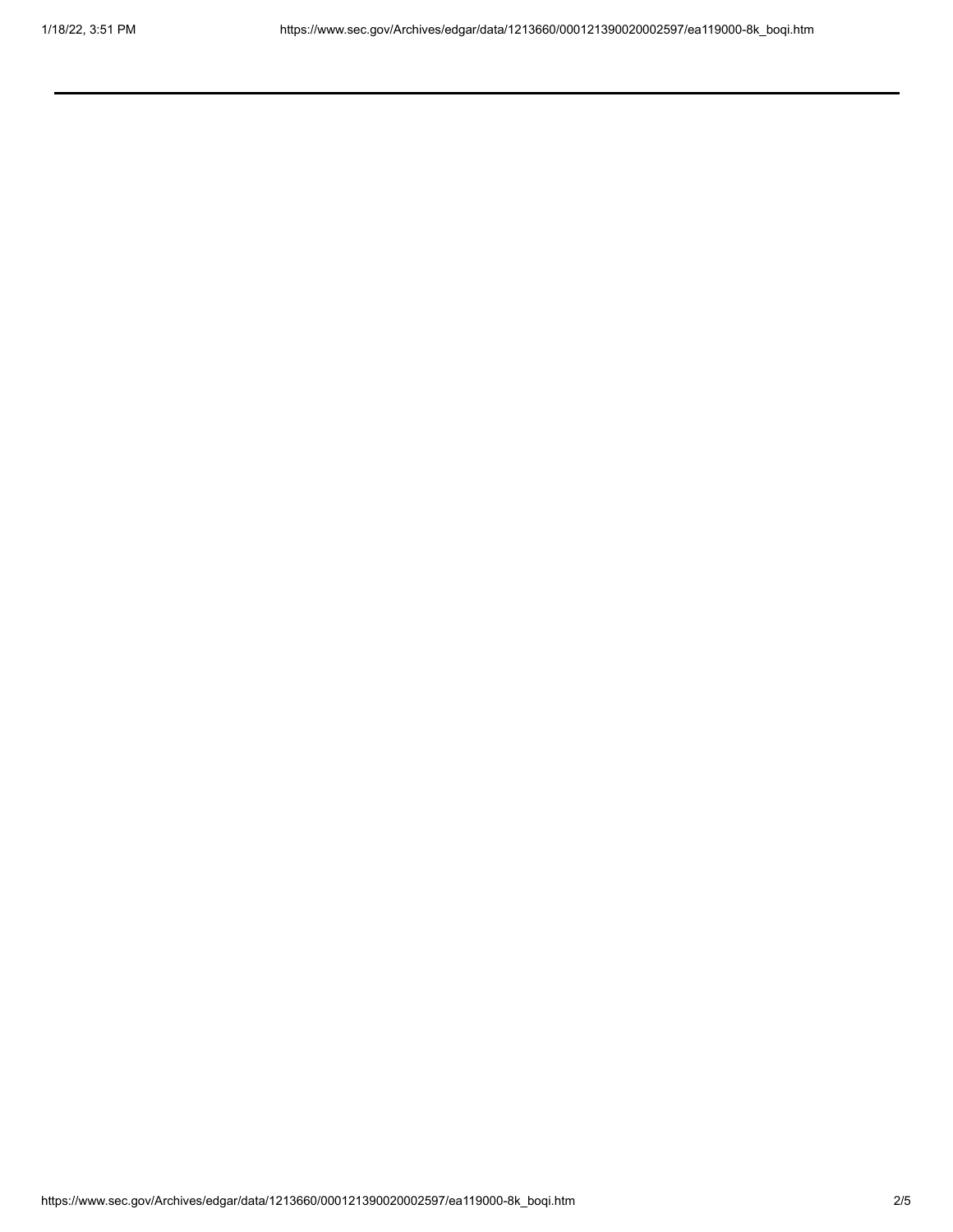### **EXPLANATORY NOTE**

This Amendment to our Current Report on Form 8-K filed on February 3, 2020 is filed solely to correct a typo in the reported amount of the Cash Consideration. The correct amount of the Cash Consideration is RMB 80,000,000 and not RMB 800,000,000. The incorrect amount was both in the Form 8-K and in the attached press release, which is rereleased as amended

## **ITEM 1.01 ENTRY INTO A MATERIAL DEFINITIVE AGREEMENT**.

On February 1, 2020, the Registrant entered into a stock purchase agreement (the "Agreement") with BEIJING XIN RONG XIN INDUSTRIAL DEVELOPMENT CO., LTD., a company organized under the laws of the People's Republic of China (the "PRC") ("Buyer"), CHONGQING GUANZAN TECHNOLOGY CO., LTD., a company organized under the laws of the PRC ("Chongqing Guanzan") and Mr. Zhou Li, an individual residing in the PRC ("Seller").

Pursuant to the Agreement, Buyer, a wholly-owned subsidiary of the Registrant, will purchase all the issued and outstanding shares (the "Shares") of Chongqing Guanzan from Seller.

The aggregate purchase price for the Shares is RMB 100,000,000 (currently approximately \$14,285,714), to be paid in 950,000 shares of common stock of the Registrant (the "Stock Consideration") and RMB 80,000,000 in cash (the "Cash Consideration"). The Stock Consideration will be paid at closing and the Cash Consideration, which is subject to post-closing adjustments based on the performance of Chongqing Guanzan in 2020 and 2021, will be paid pursuant to a post-closing payment schedule.

The closing of the Agreement is expected to be on or about April 20, 2020, subject to necessary regulatory approvals.

The foregoing description of the Agreement does not purport to be complete and is qualified in its entirety by reference to the Agreement which is filed as Exhibit 4.1 hereto, and is incorporated herein by reference.

The Registrant previously reported on its intention to purchase Chongqing Guanzan. Please see the Registrant's Form 8-K dated December 3, 2019 for further information.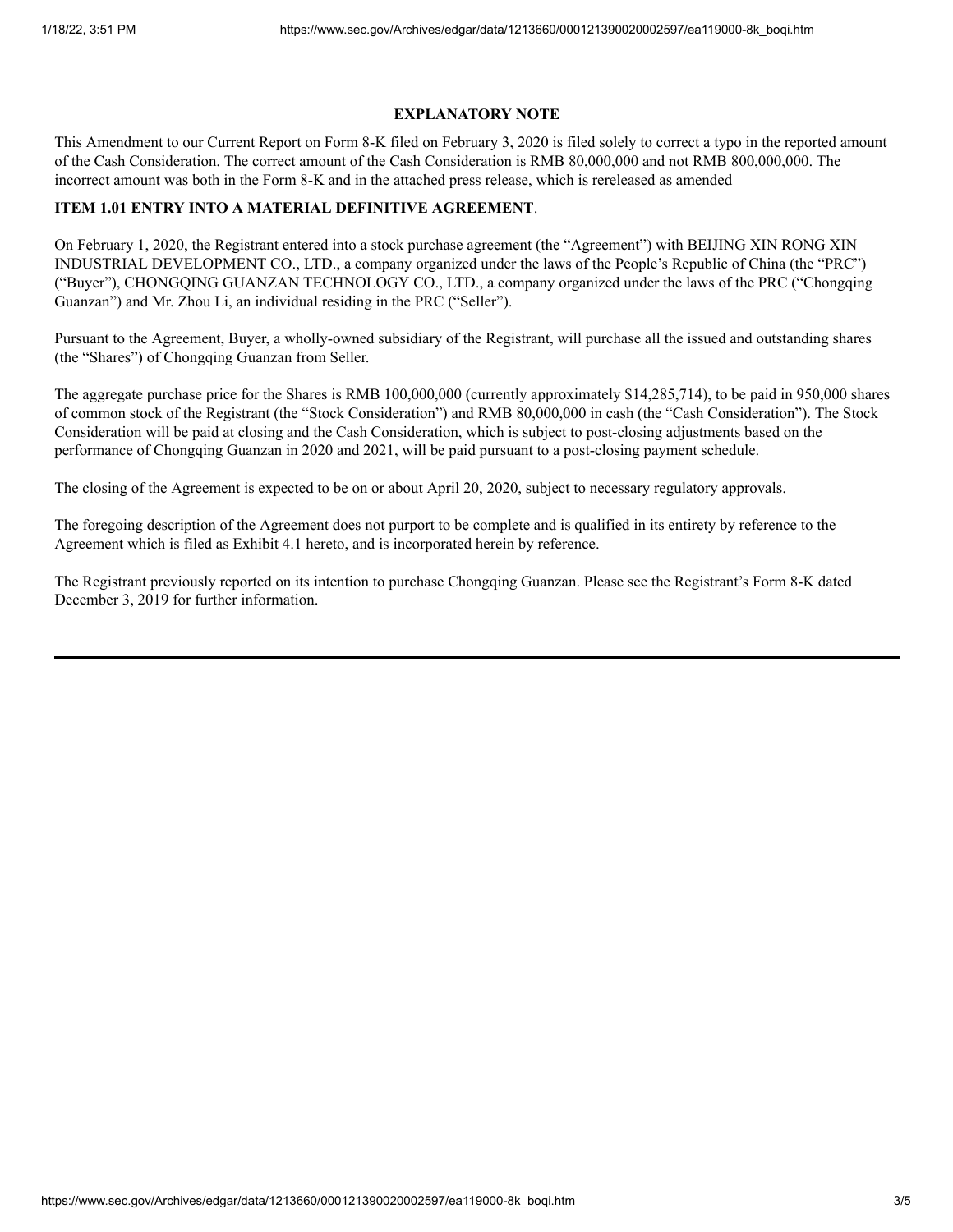## **ITEM 8.01 OTHER INFORMATION**

On February 3, 2020, the Registrant issued a press release announcing the entry into of the Agreement.

A copy of the press release is attached hereto as Exhibit 99.1 and incorporated herein by reference.

The information under this Item 8.01, including Exhibit 99.1, is deemed "furnished" and not "filed" under Section 18 of the Securities Exchange Act of 1934, as amended (the "Exchange Act"), or otherwise subject to the liability of that section, and shall not be incorporated by reference into any registration statement or other document filed under the Securities Act of 1933, as amended, or the Exchange Act, except as shall be expressly set forth by specific reference in such filing.

The information in this Current Report on Form 8-K, including Exhibit 99.1, may contain forward-looking statements based on management's current expectations and projections, which are intended to qualify for the safe harbor of Section 27A of the Securities Act of 1933, as amended, and Section 21E of the Securities Exchange Act of 1934, as amended. The statements contained herein that are not historical facts are considered "forward-looking statements." Such forward-looking statements may be identified by, among other things, the use of forward-looking terminology such as "believes," "expects," "may," "will," "should," or "anticipates" or the negative thereof or other variations thereon or comparable terminology, or by discussions of strategy that involve risks and uncertainties. In particular, statements regarding the efficacy of investment in research and development are examples of such forwardlooking statements. The forward-looking statements include risks and uncertainties, including, but not limited to, the effect of political, economic, and market conditions and geopolitical events; legislative and regulatory changes that affect our business; the availability of funds and working capital; the actions and initiatives of current and potential competitors; investor sentiment; and our reputation. The Registrant not undertake any responsibility to publicly release any revisions to these forward-looking statements to take into account events or circumstances that occur after the date of this report. Additionally, the Registrant does not undertake any responsibility to update you on the occurrence of any unanticipated events, which may cause actual results to differ from those expressed or implied by any forward-looking statements. The factors discussed herein are expressed from time to time in the Registrant's filings with the Securities and Exchange Commission available at http://www.sec.gov.

# **ITEM 9.01 FINANCIAL STATEMENTS AND EXHIBITS.**

| Exhibit             | <b>Description</b>                                     |
|---------------------|--------------------------------------------------------|
| $4.1*$              | <b>Stock Purchase Agreement dated February 1, 2020</b> |
| 99.1                | Amended Press Release dated February 4, 2020           |
| * Previously Filed. |                                                        |